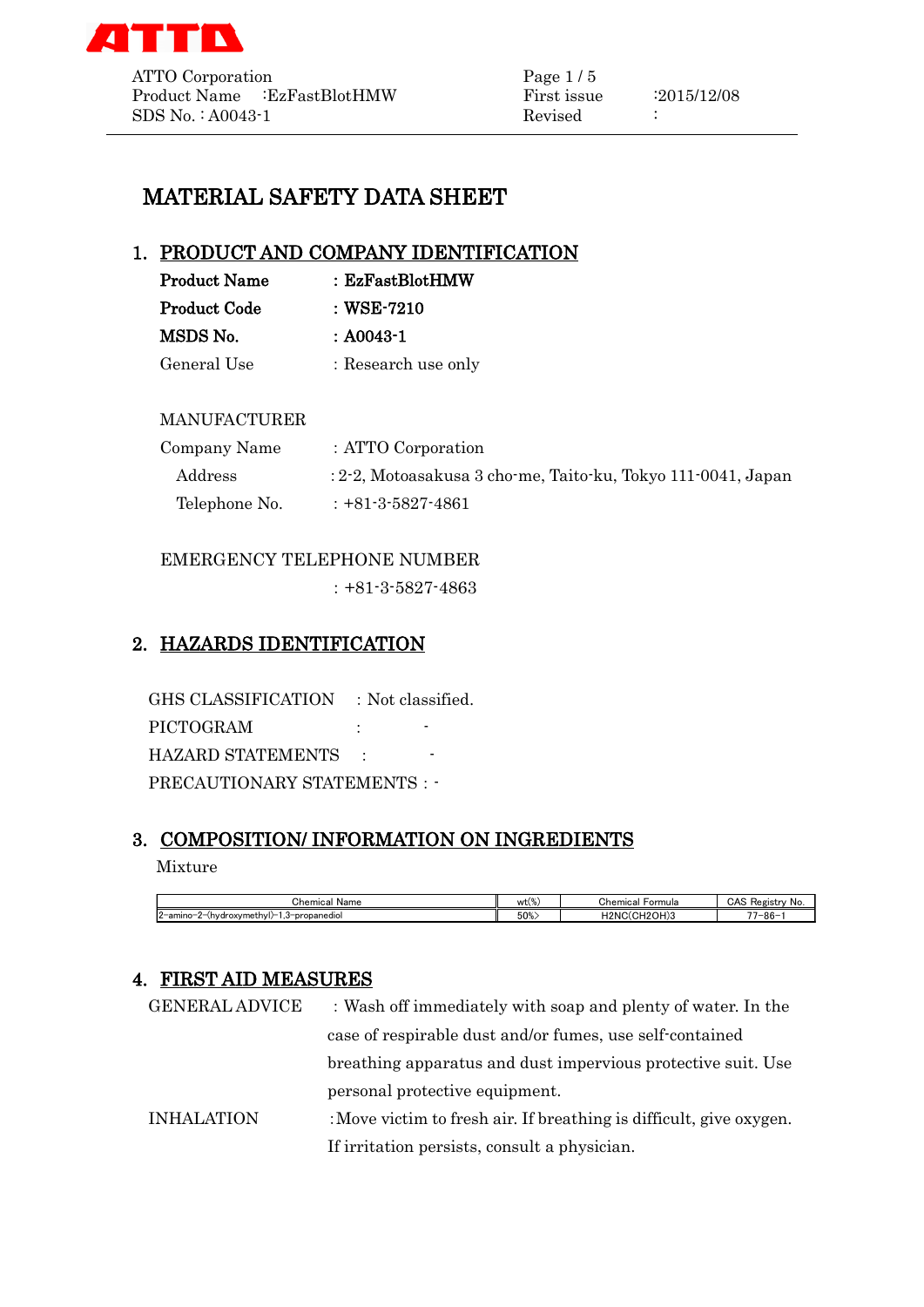

ATTO Corporation Page 2/5 Product Name :EzFastBlotHMW First issue :2015/12/08 SDS No. : A0043-1 Revised :

| <b>EYE</b>       | : Remove any contact lenses at once. Flush eyes well with     |
|------------------|---------------------------------------------------------------|
|                  | flooding amounts of running water for at least 15 minutes.    |
|                  | Assure adequate flushing by separating the eyelids with       |
|                  | sterile fingers. If irritation persists, consult a physician. |
| <b>SKIN</b>      | : Remove contaminated clothing. Wash thoroughly with soap     |
|                  | and water. If irritation persists, consult a physician.       |
| <b>INGESTION</b> | : Rinse mouth, give plenty of water to dilute the substance.  |
|                  | Never give anything by mouth to an unconscious person.        |
|                  | Consult a physician.                                          |

## 5. FIRE FIGHTING MEASURES

FLAMMABLE PROPERTIES

:Not flammable

EXTINGUISHING MEDIA

:Carbon dioxide, dry chemical, foam water.

FIRE FIGHTING INSTRUCTIONS

:Self-contained breathing apparatus required. Firefighters should wear the usual protective gear.

#### 6. ACCIDENTAL RELEASE MEASURES

PERSONAL PRECAUTIONS

:Remove ignition sources and ventilate the area. In case of insufficient ventilation, wear suitable respiratory equipment. Avoid raising dust and avoid contact with skin and eyes.

#### ENVIRONMENTAL PRECAUTIONS

:Prevent spills from entering sewers, watercourses or low areas.

METHODS FOR CLEANING UP

:Do not touch spilled material without suitable protection (See section 8). After materials completely picked up, wash the spill site with soap and water and ventilate the area. Put all wastes in a plastic bag for disposal and seal it tightly. Remove clean, or dispose of contaminated clothing.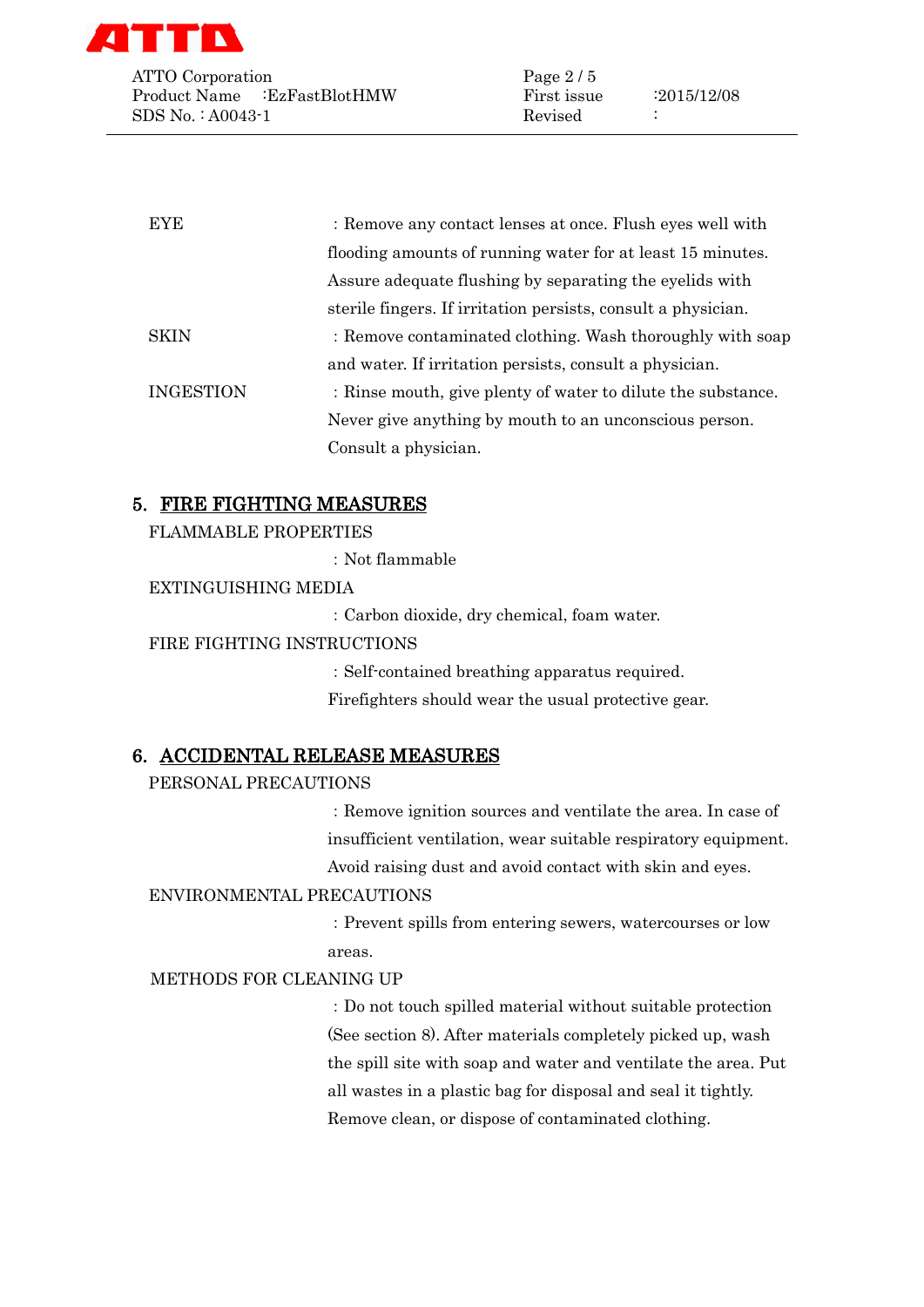

ATTO Corporation Page 3/5 Product Name :EzFastBlotHMW First issue :2015/12/08  $SDS No. : A0043-1$  Revised :

## 7. HANDLING AND STORAGE

| HANDLIN | : Protect against physical damage. Avoid breathing dust.       |
|---------|----------------------------------------------------------------|
|         | Wash thoroughly after handling. Keep out of reach of children. |
|         | Avoid contact with skin, eyes and clothing.                    |
| STORAGE | : Store at Room Temperature. Store away from oxidizers.        |
|         |                                                                |

#### 8. EXPOSURE CONTROLS / PERSONAL PROTECTION

#### ENGINEERING MEASURES

:Use exhaust ventilation to keep airborne concentrations below exposure limits.

Use only with adequate ventilation.

VENTILATION : Local Exhaust ; Necessary,

Mechanical (General); Recommended

#### PERSONAL PROTECTION;

Respiratory protection

:Use a NIOSH/MSHA or European Standard EN149 approved respirator if the vapor concentrations exceed regulatory guidelines.

| Hand protection          | : Chemical resistant gloves         |  |
|--------------------------|-------------------------------------|--|
| Eye protection           | : Safety glasses (Chemical goggles) |  |
| Skin protection          | : Protective clothing               |  |
| <b>CONTROL PARAMETER</b> |                                     |  |
|                          |                                     |  |

OSHA Final Limits: None established

 $ACGIH TLV(s)$  : None established

## 9. PHYSICAL AND CHEMICAL PROPERTIES

Appearance : liquid (clear) Odor : Odorless  $pH$  :  $10 \sim 11$ Boiling Point / Boiling Range :Not available Melting Point / Melting Range :Not available Decomposition Temperature :Not available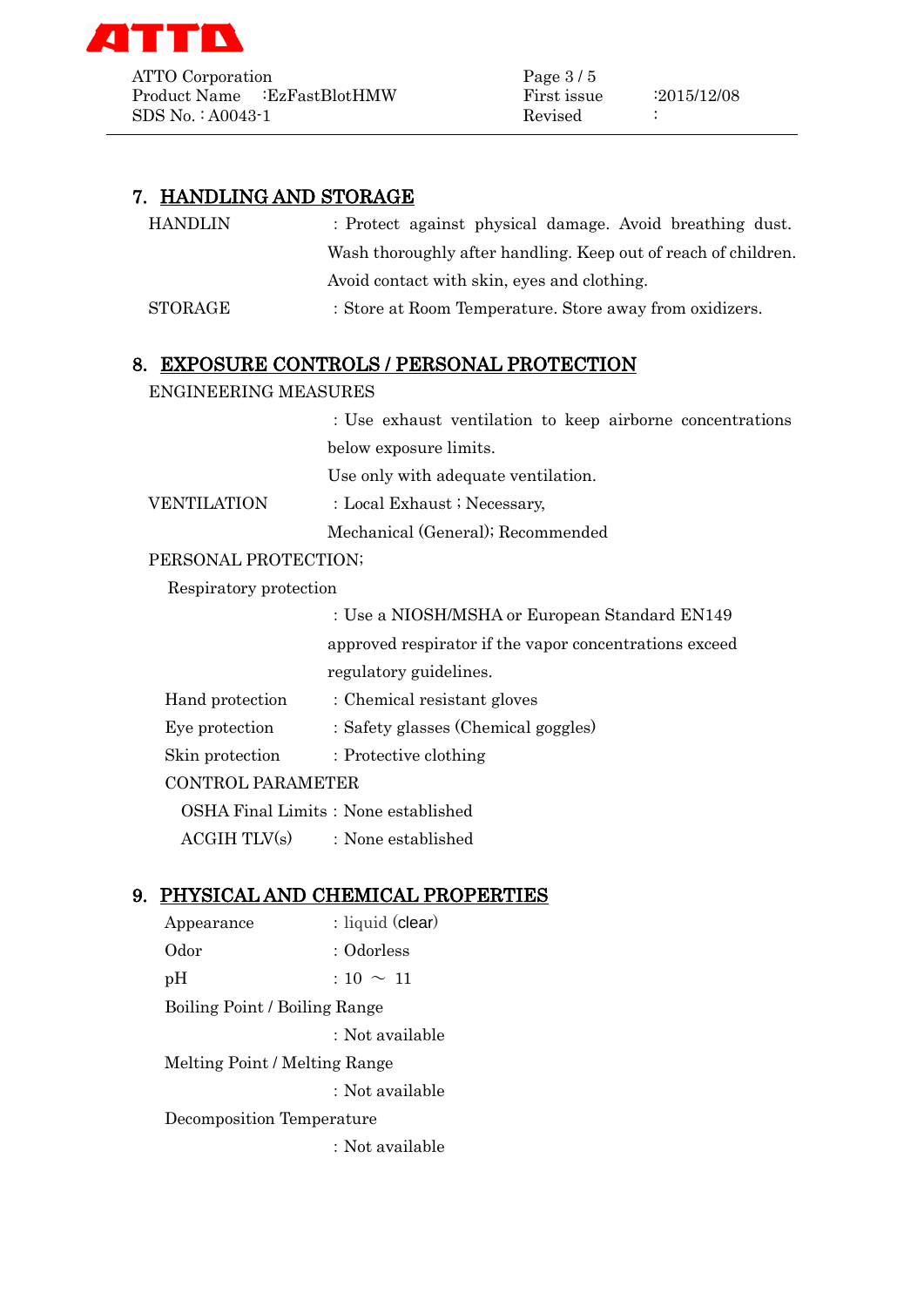

ATTO Corporation Page 4/5 Product Name :EzFastBlotHMW First issue :2015/12/08 SDS No.: A0043-1 Revised :

| Flash Point                              | : Not available |
|------------------------------------------|-----------------|
| Auto Ignition Temperature                |                 |
|                                          | : Not available |
| Flammability                             | : Not flammable |
| <b>Explosive Properties</b>              | : Not available |
| <b>Oxidizing Properties</b>              | : Not available |
| Vapor Pressure                           | : Not available |
| <b>Relative Density</b>                  | : Not available |
| Solubility                               | : Not available |
| Partition Coefficient (n-octanol /water) |                 |
|                                          | : Not available |
| Viscosity                                | : Not available |
| Vapor Density                            | : Not available |
| <b>Evaporation Rate</b>                  | : Not available |
|                                          |                 |

# 10.STABILITY AND REACTIVITY

CONDITIONS TO AVOID

|                           | : Sunlight, heat, moisture                                                                                                                                                                                                                                                                                  |
|---------------------------|-------------------------------------------------------------------------------------------------------------------------------------------------------------------------------------------------------------------------------------------------------------------------------------------------------------|
| <b>STABILITY</b>          | : Stable for one year at Room Temperature                                                                                                                                                                                                                                                                   |
| <b>MATERIALS TO AVOID</b> |                                                                                                                                                                                                                                                                                                             |
|                           | $\mathbf{u}$ , $\mathbf{u}$ , $\mathbf{u}$ , $\mathbf{u}$ , $\mathbf{u}$ , $\mathbf{u}$ , $\mathbf{u}$ , $\mathbf{u}$ , $\mathbf{u}$ , $\mathbf{u}$ , $\mathbf{u}$ , $\mathbf{u}$ , $\mathbf{u}$ , $\mathbf{u}$ , $\mathbf{u}$ , $\mathbf{u}$ , $\mathbf{u}$ , $\mathbf{u}$ , $\mathbf{u}$ , $\mathbf{u}$ , |

:Oxidizers, alkalis, Strong Acids

HAZARDOUS REACTIONS / DECOMPOSITION PRODUCTS

:Carbon monoxide, Nitrogen oxide,

## 11.TOXICOLOGICAL INFORMATION

| <b>Acute Toxicity</b>                   | : Not available |
|-----------------------------------------|-----------------|
| Eye Irritation                          | : Not available |
| Skin Irritation                         | : Not available |
| Sensitization                           | : Not available |
| Repeated Dose Toxicity                  |                 |
|                                         | : Not available |
| Chronic Toxicity                        | : Not available |
| Mutagenicity                            | : Not available |
| Carcinogenicity                         | : Not available |
| Reproductive and Developmental Toxicity |                 |
|                                         | : Not available |